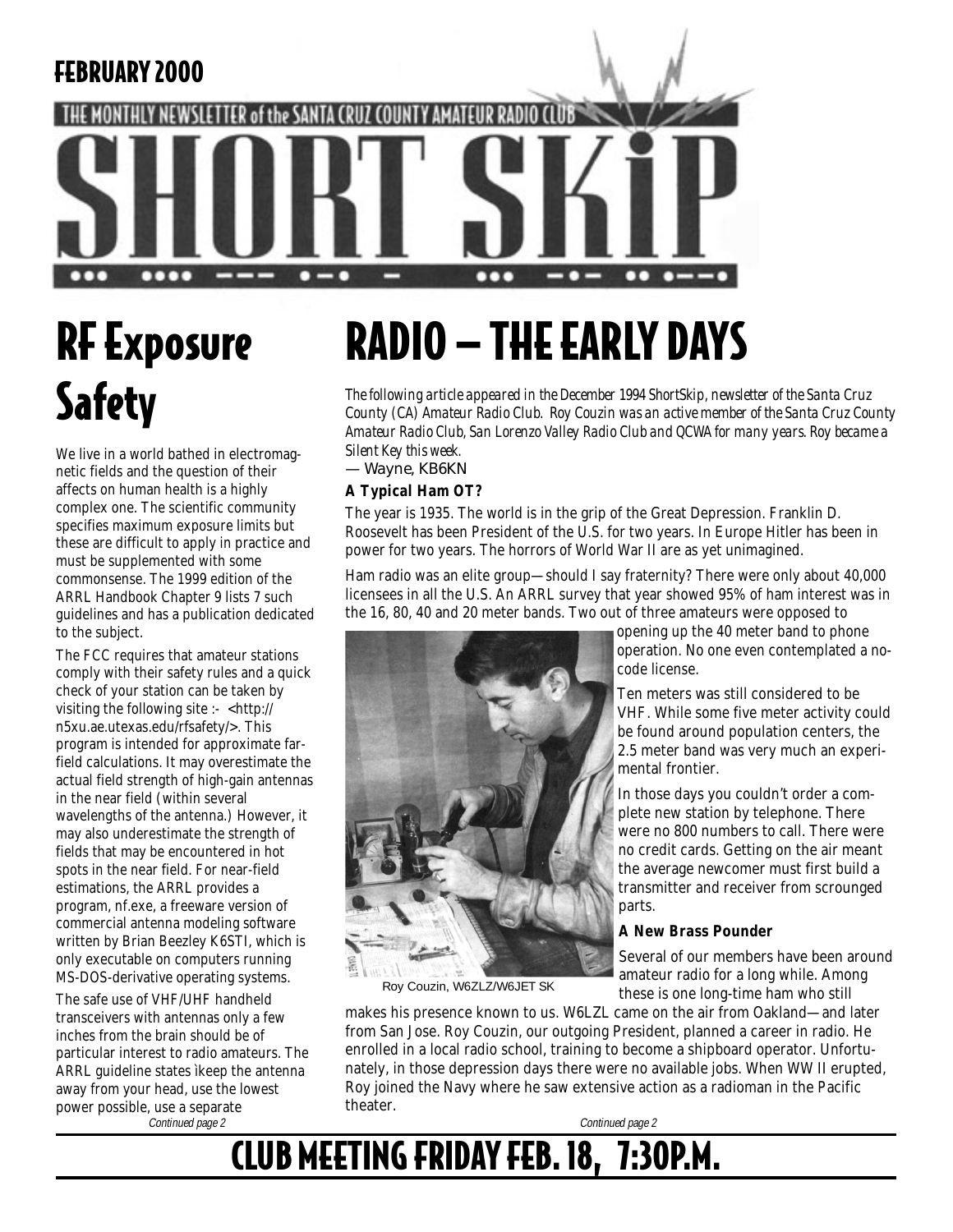

Published 12 times per year. Free to members. *Santa Cruz County Amateur Radio Club, Inc.*

> Post Office Box 238 Santa Cruz, CA 95061-0238

> > Editor and Publisher Ron Baldwin, K6EXT (408) 427-0565 K6EXT@fireclay.com

Columnist Art Lee, WF6P Production and Distribution Dave Harbaugh, W6TUW

### Trade or Sell Table

Bring your surplus radio gear to sell or trade. The table will be set up before the club meeting. Put a price on your goodie and have fun trading or selling: mics, connectors, handhelds and related equipment, receivers, transmitters, etc. Let's have fun!

—Dan AA6GD

# BATTERIES WILL LAST LONGER

Motorola researching methanol batteries: According to a Reuters report, Motorola researchers and scientists at the Los Alamos National Laboratory are working on a new mini-battery for wireless devices. The fuel cell, which uses methanol as the power source, reportedly will last 10 times longer than batteries used today. But, consumers will have to wait for at least three years to see them in stores. The battery will be packaged in a see-through tube, so users can check their battery supply at any given time. The cost of the methanol batteries should be in line with current power supplies, Motorola says.

—Reuters



This Valentine's Day why not take a moment to reflect upon what you love about Amateur Radio? You might even consider writing a radio love letter for Short Skip to share your warm and fuzzy feelings with the rest of us. I'd like to make this year a lovefest at SCCARC. As diverse as our hobby is and our persuasions are, the bottom line is we are all hams: you've gotta love us!

At our January Board meeting we appointed Cap Pennel, KF6AFE, chairman of the Repeater committee. I am certain Cap will do an excellent job in this capacity, in addition to his secretarial duties. I have appointed Dave Rank, KO6RS, to replace outgoing board member Bruce Wade, W6FKD, and barring any unforeseen controversy Dave will be officially installed at our February board meeting. Best of 73's to Bruce, who will be moving to Reno, Nevada.

I will be working over the next couple of months on appointing committee chair people and also reevaluating the functions and purpose of each committee. Currently the committees at SCCARC include Training, Program and Entertainment, Emergency Coordination, Repeater, TVI, Greeters, Membership, Publicity, Refreshment, and Nominating. Anyone who feels inclined to serve in any capacity, on any committee, please contact me regarding your preferences, and I'll get you plugged in.

—73, KQ6DV

#### Couzin Cont. RF Cont.

Following the war, Roy moved around the country while pursuing a 48-year career as a scientific glass-blower. He holds several patents involving laboratory equipment. Ham radio was too tame to hold his total interest, he also pursued skydiving for years. His current call, W6JET, was acquired after he returned to California. He keeps the call active on local repeaters and on HF.

OK Roy, it's time to retire once more!

*(Note — the article included photos showing Roy working at his bench in 1935 and another showing Roy in his 1994 shack. Roy regained his original call of W6LZL when that became possible.)*

## R U Renewed?

Regular full memberships are \$25. Each additional family member of any age at the same address can join for only \$6. Full-time students 18 years old or younger can become members for \$10. All memberships were due for renewal as of January 1, 2000.

Bring dues money or a check to our treasurer, Allan WB6RWU. Or if you would rather renew by mail make your check out to SCCARC and send it to the club mailing address:

SCCARC PO BOX 238 SANTA CRUZ CA 9506

microphone and hold the rig as far away as possible. This seems virtually incompatible with the use of HT devices. How far away is away, how low is low and how much exposure time is acceptable over what time period?

The FCC requires no evaluation of handheld devices because they are presumed in compliance with their safety rules. Note however the cell-phone industry and academia in many parts of the world continues intense study of the issues. Several results have been published that are worrisome but inconclusive and I know that concrete answers will be many millions of \$ in research and many years and probably decades away.

In the meanwhile commonsense tells us to reduce RF exposure as much as possible and how this is interpreted is a personal matter at this time. Here are my own unscientific rules for HTs:

5 Watts is too much I never use more than 500 mW.

60 minutes in any day is too long and I never exceed 15 minutes.

I avoid using an attached antenna whenever possible

I do not know if this is safe or not or not or not or not.

Enjoy RF safely

—Ron W6WO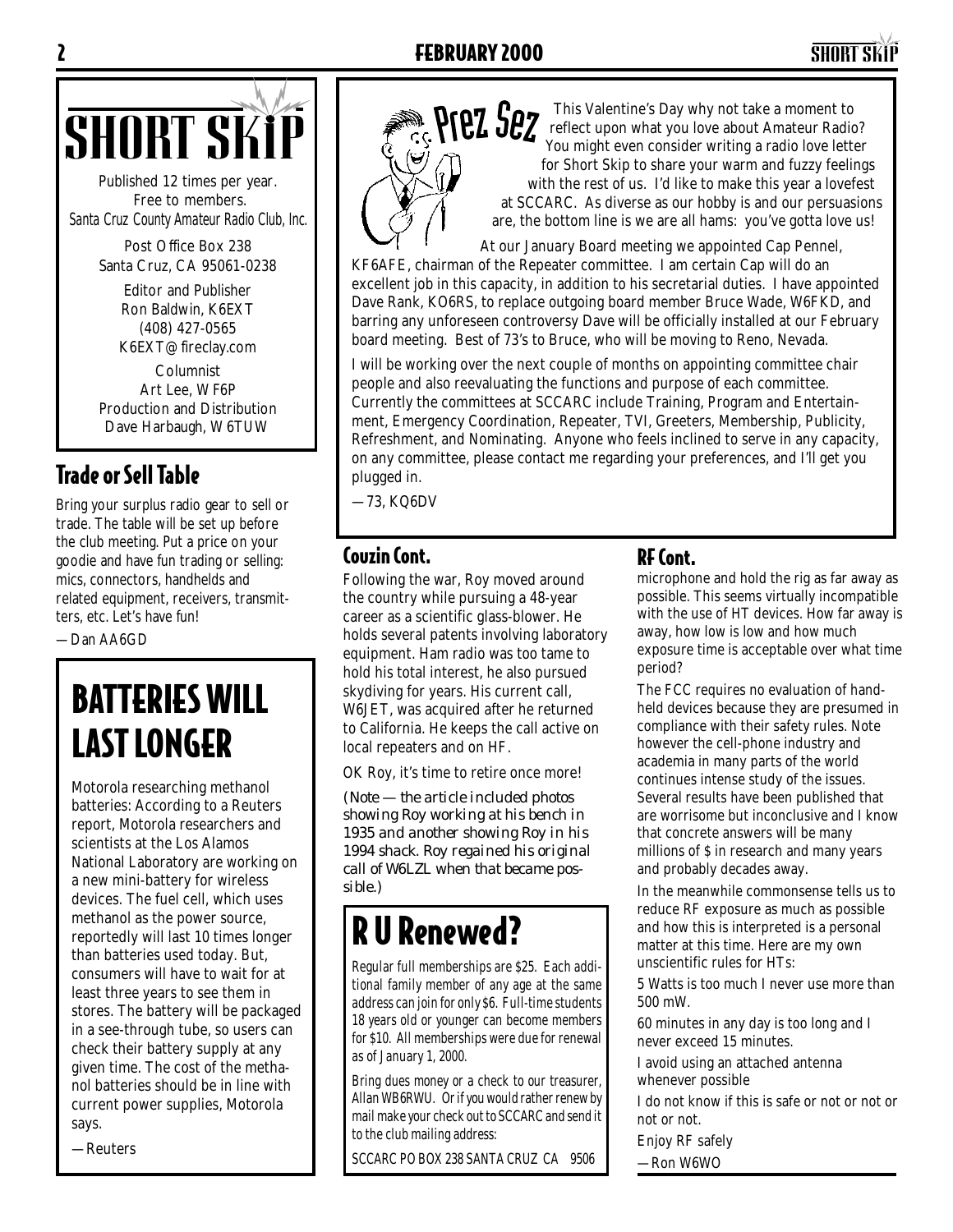

"Anytime there is hot coffee at a McDonalds, we can always find a ham or two!" said Jack Scanlon, KQ6CH, as he slapped me on the back. He joined my XYL, Donna, AB6XJ, and I at our table. We had a nice long chat. Jack and I shared some past experiences. We had both worked for the Pacific Telephone and Telegraph Company, only at different ends of the spectrum and a long time ago. I was a sweeper in the offices in Hayward, but, being too young to climb telephone poles, some of the gang was teaching me to splice cable. I was also learning to install dials in the old black stand-up desk telephones whose only way of contacting anyone was when an operator said, "Number please!" Sometime in his 30 plus year career Jack was a Wire Chief - top dog in the regional offices. I wanted to go "high-tech" and work as a troubleshooter in the switchboard room. Somehow, cleaning relay contacts was what I wanted to do to get ahead. Besides, those telephone operators looked mighty interesting to a 17-year-old. Alas, the Navy called so off to sea I went.

Our last club meeting was great. Our speaker, Dave Rank, KO6RS, delivered his usual sterling lecture. This one was on the propagation phenomenon of ducting. I heard once, where sailors on carriers in WWII in mid-Pacific, heard Marine fighter pilots transmitting while in dog fights over Guadalcanal. The distance was a thousand miles or greater. This wasn't supposed to happen. Dave's nice presentation included slides and an overhead projector. We club members were educated and entertained once again.

The club meeting was kicked off by introductions and a brief "RST" of how we members felt about the new Amateur license restructuring program. It was a pretty solid 599 from all of us. We all pretty much agreed that three license classes and a 5 wpm code exam will be a

#### **SHORT SKIP SHORT SKIP**

good thing. For those who enjoy CW, getting on the air in this mode  $$ remaining at 5 wpm won't last long. It is impossible to not increase your code speed through use. Getting on the air is the answer to better and faster code. CW will be around as a fun part of the hobby for many years to come.

Dan Anderson, AA6GD, was on hand with his swap and buy table. Free ham magazines were available. As I walked out the door, Dan presented me with a very nice 2 meter antenna. I will take this up to Sacramento for my use up there. Thanks, Dan.

I attended a Quarter Century Wireless Association meeting in Watsonville. Chapter 191 welcomes as Associate members all amateurs interested in preserving and sharing the hobby with others. The outgoing president was Lloyd Cabral, AA6T. For info about Chap 191 listen in on the Tuesday net weekly at 1900 local time on the 146.7 (-) MHz repeater.

I received a nice set of photos from Pat Henry, WA6PKM, who recently changed his QTH to Gold Beach, Oregon. He has plenty of room for multiple antennas and beams. The caption on his photos read, "No taxes, license fees for all vehicles is \$35 every two years, and there are no sales taxes. All gas stations are full service." Enjoy, Pat, but let's hear you on the air!

Leon Fletcher, AA6ZG, is putting another article together for Monitoring Times Magazine. The editor tasked him with writing up a piece on the radio museum located at San Francisco's Fort Mason. Look for it in a future issue (perhaps May).

Bruce Wade, W6FKD, is also changing his QTH. He is in the process of moving to Reno, Nevada. Lotsa room for antennas!

While in Sacramento, was tuning around the 40-meter band and heard a nice, clear, CQ. After about the fifth call, I decided to respond. The op had a good fist. Turned out that he was QRP at 4 watts and had been pounding brass for the past 43 years. Frank, AB6SG, was a Marine Corps pilot in WWII on Okinawa, Saipan and Iwo Jima. He also flew R4Ds in Korea with lots of war stories to tell. We were on for nearly an hour and had a good chat.

# Long-distance rescue via Morse code

Gene Nailon, K5DLE, reports a ham in the Rockies has a fellow amateur in Oklahoma and the Morse code to thank for helping after he fell ill during a QSO December 17.

Larry Watson, W5EIU, in Oklahoma City answered a CQ on 3710 kHz from the Wyoming ham. They had been talking for about 15 minutes when the Wyoming op told Watson: "I think I'm having a heart attack, and I can't get to the phone." After that, his transmission broke off, and Watson was unable to raise him further.

About the same time, Jim Caldwell, WJ0C, of Waterloo, Iowa, broke in. WJ0C was able to look up the full name and location of the Wyoming ham and relay the information to Watson, who called the police in the Wyoming town to alert them to a potential medical emergency.

It turned out they were right. The Wyoming ham—whose name and location were unavailable—was hospitalized, and the prognosis was said to be good. Watson, first licensed at age 13 in 1954, says this was a first for him. (By the way, both Watson and Nailon belong to Central Oklahoma Chapter 63 QCWA.)— Gene Nailon, K5DLE From the ARRL LETTER Volume 19 Number 1

# ARES REPEATERS

The Santa Cruz County Office of Emergency Services furnishes three repeaters to ARES. The repeaters are operated by ARES. All repeaters require a PL of 94.8. The frequencies and locations are as follows:

| KD6FXO | $147.015+$ | Watsonvile        |
|--------|------------|-------------------|
| N6IYA  | 146.745-   | <b>Bonny Doon</b> |
| W6FKD  | 146.835-   | Summit            |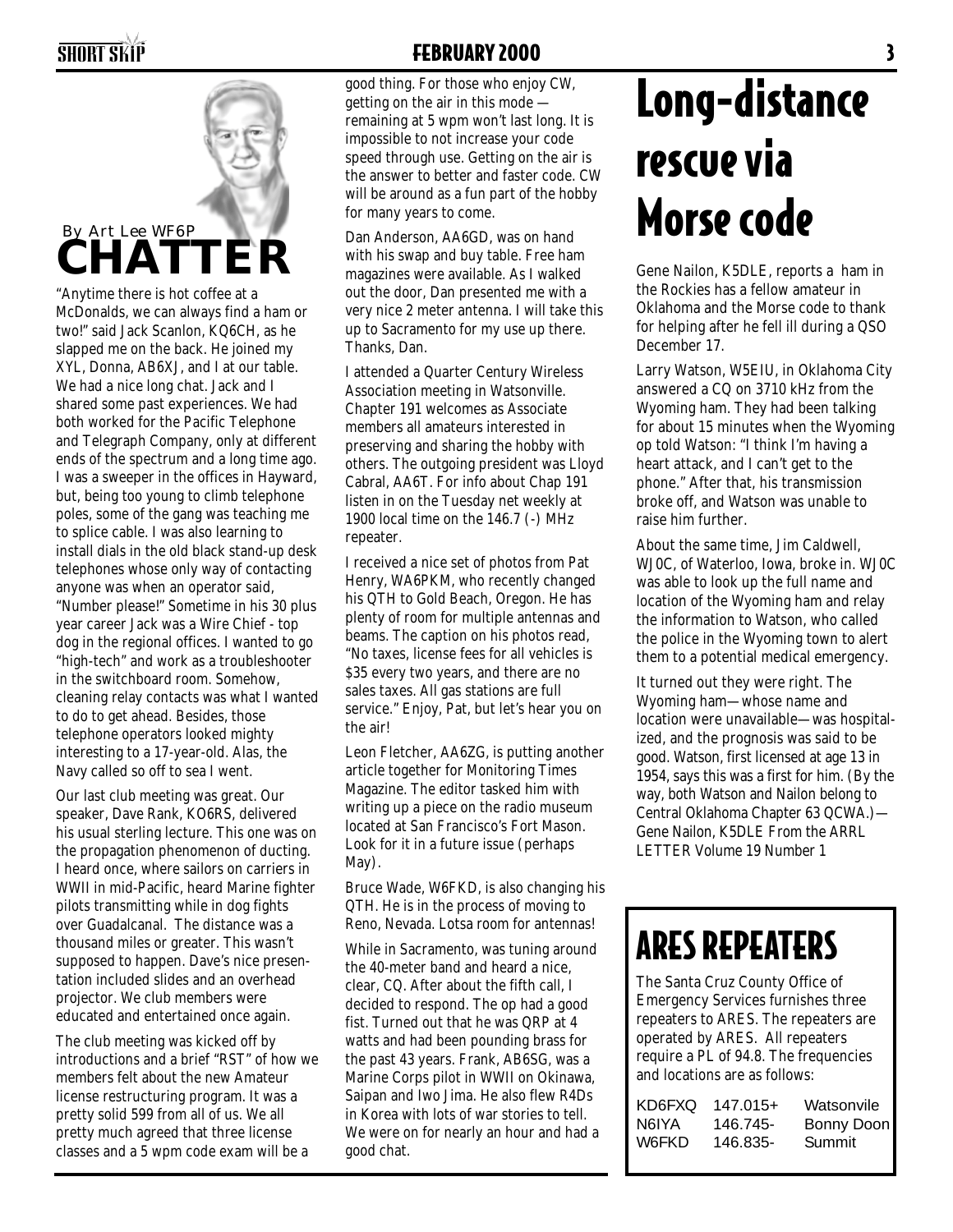#### **FEBRUARY 2000** SHORT SKIPS



# FYBO ("Freeze Your Buns Off") CONTEST

One of my favorite contests is the FYBO. Put on by the Arizona Scorpions QRP Club, the FYBO is a winter field day event. It is the only contest where you can get multiplier points based on the frigid temperature at which you "Freeze Your Buns Off".

Winter weather conditions on the central coast of California are not really amenable to an outdoor radio adventure. Seasonal storms bring rain and high winds and are notoriously unpredictable. In addition, our relatively mild temperatures are not very



conducive to high multipliers for the contest. Knowing the odds were against us, yet never the less optimistic, Tom, KQ6DV, Ron, K6EXT, and myself, Jeff, AC6KW set out to plan our best FYBO yet. Our plan was to get up early on the day of the contest, travel to a nearby mountaintop, set up our stations and play the day away.

We chose to go to Mount Madonna County Park. The park is nearby and we had

L- R K6EXT, KQ6DV

previously worked the 1999 Bumblebee contest there. We knew of a really good location in the park to set up our antenna. A special place, a place with "The Branch".

Tom was off work on the Friday before the event and set out to score the site for us. Friday began as a beautiful day. The sun was shining and it was fairly warm, but as the day progressed the weather turned dismal. To make matters worse Tom discovered that our beloved site was in a portion of the park that was closed for the winter. He would have to find us another location. He did a fine job of securing another location for us with a branch similar to the one we knew and loved. Using a slingshot, Tom placed two ropes over the branch and left them hanging overnight to give us a head start on set up in the morning.



RAIN SHELTER

The weather report for Saturday was for rain, wind, and more rain. A late night decision was made that we would

persevere. Anyhow, we all know how accurate weather reports are: maybe they would be wrong.

Saturday morning was as all early morning outings are. Out of the comfort of a warm bed and into cold damp morning mist, constant thoughts of crawling back into bed running through my

head. During the trip to Mount Madonna, we discussed our plan of attack. The first thing that we would do was set up the station's main antenna; a 100-foot flat top center fed with 300-ohm ribbon cable. Then I would get on the air and "get the show on the road" while Tom and Ron would set up a tarp over the operator's position, and then string up a random wire antenna for Ron's station. Ron elected to go it alone

with his new Alinco DX70TH portable HF station. Working as a team Tom and I would take turns at the helm of my station.

The sun was just starting to rise as we approached the foot of Mount Madonna, and although it was overcast the horizon was clear and to our surprise a rainbow formed over the valley. Not just any rainbow, but a double rainbow with hints of a third ring. "And where did the rainbow end?" you ask. It ended at the campground at the county park: probably at our site. We took this as a good omen.

We arrived at the campground and as per our plan got the station antenna up and I began operating. The rig was my Elecraft K2. With its new internal ATU, we were able to get a perfect match on all the bands that we would be operating on.



AC6KW, K6EXT

The sun was now rising, the sky was clearing, and 15 meters was hot. We thought about not putting the tarp up, as the weather seemed to be clearing, but decided to play it safe. This proved to be a wise decision for as soon as we finished hanging up the tarp the clouds started piling up. Then the drips started. First one at a time, then two, then buckets. The tarp was working well. We were dry and the temperature was 47F. Not cold by mid-western standards, but perhaps cold enough to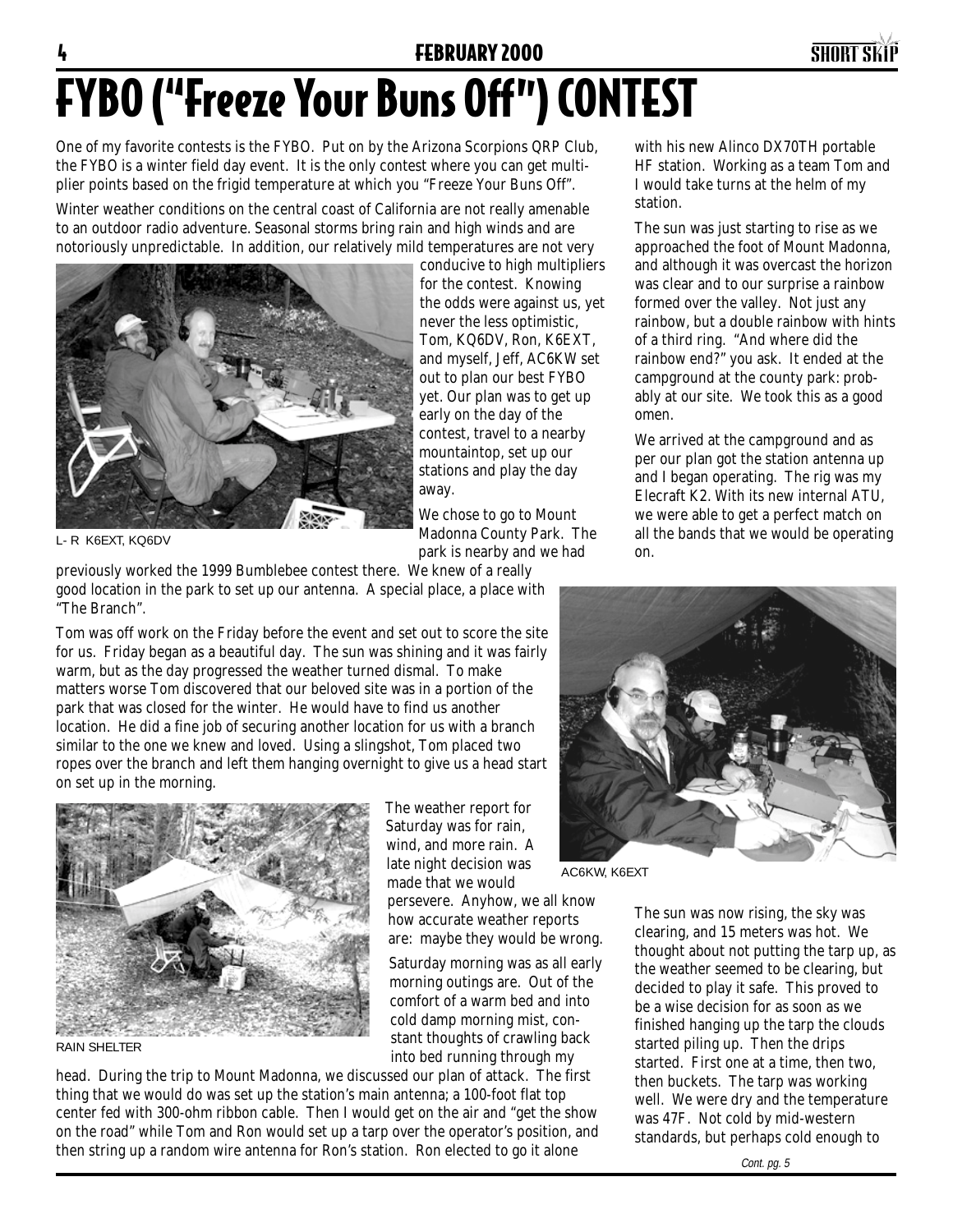#### SHORT SKIP FEBRUARY 2000 **FEBRUARY 2000**

#### FYBO Cont.

put us in the running. Then came the wind, not just a spring breeze, but the kind of wind that makes rain fall sideways. Now we were getting wet. Tom and Ron made the decision that the table would need to be moved to the far end of the tarp in order for us to stay dry. So they picked up the table and started moving it. The only problem was I was in mid-QSO! I started to protest, but Tom simply said "No problem, just sign QRP mobile!"

We worked on through the day managing to stay fairly dry and a bit warmer than hypothermic. As 5:00 came around, the ranger came by and hinted that she would need to be closing the park soon. We told her we were just finishing up. A bit later, she drove by and flashed her lights at us. Tom said, "Just 2 more QSO's. At about 5:45, with the ranger standing at our campsite tapping her foot on the ground, we decided it was time to quit. By the time we finished breaking camp at 6:00, it was pitch black, the fog had rolled in and we were really starting to get cold.

All and all we had lots of fun. With 5 watts, a 3AH battery, and a field antenna, we made QSO's from Alaska to Florida, and from New York to California. Seventy-five QSO's in all, and with our multipliers for the temperature, alternative power, and field operation, we had plenty of points to keep us in the running. This years FYBO turned out to be quite a blast. Now it is on to the next QRP contest.

— Jeff AC6KW

### New FCC Antenna System

The Army Corps of Engineers is in the process of installing an all band delta loop antenna at the FCC's Gettysburg, Pennsylvania location. The seventy-five foot high sky hook will be used to assist commission personnel in the real-time monitoring of the Amateur Radio service. It will also serve as what engineers call a force multiplier as part of the FCC's High Frequency Direction Finding Center located in Laurel, Maryland.

# SCCARC MINUTES of the BOARD

• A regular meeting of the board was called to order at 1847 hours PST on Friday January 21,2000 at Dominican Hospital Education Center in Santa Cruz. The president, Tom KQ6DV, was in the chair. Also present were the vice president, Don KF6KGO; the secretary, Cap KE6AFE; the treasurer, Allen WB6RWU; and the members of the board, Bruce W6FKD, Bruce AC6DN, Bill W6PAD, and Ron W6WO.

The minutes of the last board meeting of 1999 were unanimously approved upon motion by Bruce W6FKD.

• The treasurer's report was unanimously accepted. The club has approximately \$3129 on hand. As usual, the new president Tom will appoint an audit committee to report on the treasurer's 1999 records.

• During committee reports, Tom reported that Rich KI6EH would like to be replaced as repeater committee chair for 2000. Bruce AC6DN gave a report on the current state of the repeater system.

• During new business, committee organization for this year was discussed. Tom would like the committee organization to be updated. The board agreed to examine the bylaws and report ideas at the next meeting. Tom asked for suggestions for repeater committee chair. Cap volunteered. Tom nominated Cap for repeater committee chair.

• On a motion by Bruce W6FKD, the board unanimously approved the president's appointment of Cap as repeater committee chair for 2000.

• Don reported he had contacted the Dominican Education Center about reserving our meeting dates for 2000.

There was discussion of changing the board meeting schedule. The schedule will remain the same for now. Board meetings will be held on the Third Friday of each month at 1830 hours immediately prior to the club meeting. They will be held at the same place, Dominican Hospital Education Center though the meeting room may vary.

## WHAT'S THE FREQUENCY, DENNIS?

Ham moviegoers report seeing previews for the new movie Frequency, starring Dennis Quaid and directed by Gregory Hoblit, that's set for an April release. The ARRL was consulted in the interests of accuracy and came up with an unused W2 call sign for the movie's protagonist to use. The movie also recently got a plug on Entertainment Tonight.

Frequency is billed as a sci-fi thriller, but boatanchor fans may believe the movie was made just for them. The gist of it is that a long-dead father and his adult son meet up on the airwaves via ham radio (during the mother of all sunspot cycles), and the son tries to prevent his father's death by altering the past. Both also attempt to prevent a murder. It reportedly winds off into the ozone after that, but we don't want to spoil it for anyone.

According to someone who caught one of the trailers, the son (Quaid) uses an old Heathkit sans cabinet. "I guess the idea is to nail down the point that this is an old radio because you can see all the tubes glowing right out in the open," said Avery Comarow, W3AVE, who caught the preview. Information on Frequency is available at http:// www.frequencymovie.com. Visit the International Movie Database at http:// us.imdb.com/Title?0186151 for additional details and a look at the trailer. thanks to Mark G Ewell, KC5IZN and Avery Comarow, W3AVE (via John Dilks, K2TQN)

• Tom asked for greater member participation in the affairs of the club and more ideas for increasing membership.

• Bruce W6FKD submitted his resignation from the board, as he will be moving out of the area soon. The board accepted Bruce's resignation and thanked him for his long service to the club. A replacement board member will be appointed by the board at their next meeting.

The meeting was adjourned at 1925 hours PST.